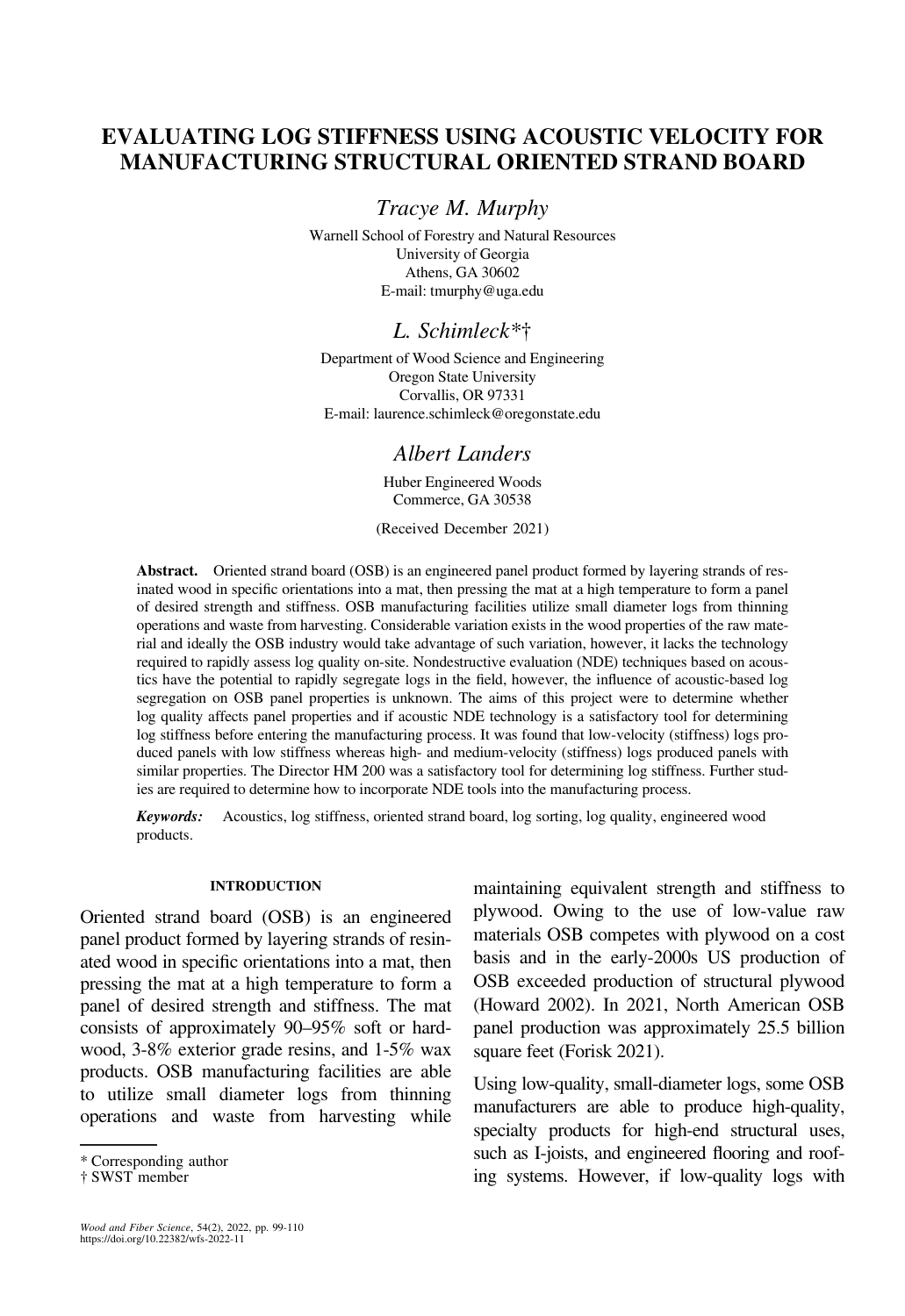inherently low stiffness are used to develop highquality specialty products, then manufacturing facilities must compensate for the low stiffness furnish with more expensive materials such as resin and wax to achieve desired product properties. Considerable variation exists in the wood properties of the raw material and ideally the OSB industry would take advantage of such variation, however, it lacks the technology required to rapidly assess log quality.

Interest in the area of nondestructive wood evaluation has seen the emergence of several new techniques: acoustics [\(Wang et al 2007\)](#page-11-0), near IR spectroscopy [\(Schimleck and Evans 2002](#page-11-0)), and SilviScan [\(Evans 2006](#page-10-0)), which are suitable for the prediction of log quality, specifically, stiffness. Of the three technologies, acoustics has been favored for on-site evaluation owing to the development of robust, inexpensive, field-based tools ([Huang 2000](#page-10-0); [Carter and Lausberg 2001;](#page-10-0) [Chauhan et al 2006](#page-10-0); [Wang et al 2013;](#page-11-0) Schimleck et al 2019).

Log stiffness is derived from green log density, which can be measured but is often assumed to be constant (Schimleck et al 2019), and acoustic velocity. Several studies have used acoustics to evaluate log stiffness and have examined what impact log segregation, based on acoustics, has on sawn lumber grade recovery ([Ross et al 1997;](#page-11-0) [Carter and Lausberg 2001](#page-10-0); Wang et al [2002;](#page-11-0) [Dickson et al 2004; Grabianowski et al 2006;](#page-10-0) [Raymond et al 2008;](#page-10-0) [Wang et al 2013](#page-11-0); [Butler et al](#page-10-0) [2017](#page-10-0); [Simic et al 2019](#page-11-0)). However, few studies have examined the influence of acoustic-based log segregation on composite wood products. [Ross](#page-11-0) [et al \(1999\)](#page-11-0) examined acoustics for assessing the potential quality of veneer obtained from ponderosa pine (Pinus ponderosa Douglas ex C.Lawson) logs and found that a strong relationship existed between log and veneer nondestructive measurements. [Carter and Lausberg \(2001\)](#page-10-0) also reported that several trials have been conducted to examine the effectiveness of acoustics, for segregating logs for veneer production. In a study based on logs from the Central North Island of New Zealand, high stiffness logs resulted in production of 51.9% premium DT veneer product, compared

against unsegregated logs of only 24.1%. Segregation using acoustics resulted in substantially higher proportions of higher stiffness veneer being produced. [Ross and Pellerin \(1988\)](#page-10-0) also found stress wave speed to correlate well with certain mechanical properties of wood composite panels. To the best of our knowledge no studies exist that report the effects of acoustic-based log segregation on OSB panel properties.

The objective of this study was to determine whether acoustic technology could be used to presort logs for manufacturing high stiffness OSB products. The overall hypothesis is that presorting logs using acoustic technology will give manufacturers a means of optimizing their current wood use by identifying high-quality logs for structural products.

## **MATERIALS AND METHODS**

Sample Origin This study was based on samples from the southeast Oklahoma-Arkansas area, where samples were taken from an area having a radius of approximately 250 miles. Wood having different origins, naturally grown shortleaf pine (Pinus echinata Mill.) and plantation grown loblolly pine (Pinus taeda L.), were investigated. Preliminary velocity measurements were taken on logs from different sites to determine how it varied. A minimum of 30 measurements from both natural and plantation types were taken. All baseline data were compiled, keeping the two growth types separate. Interquartile ranges and 95% confidence intervals for the mean were calculated using Minitab Statistical Software (version 15). Based on this information, three velocity groups (high, medium, and low) were identified for the plantation and natural groups. All measurements were in imperial units.

# Sample Selection

Trucks entered the manufacturing facility and stand locations along with plantation or natural type were recorded for identifying velocity trends by site. A grapple load of logs (approximately 5-10 logs) was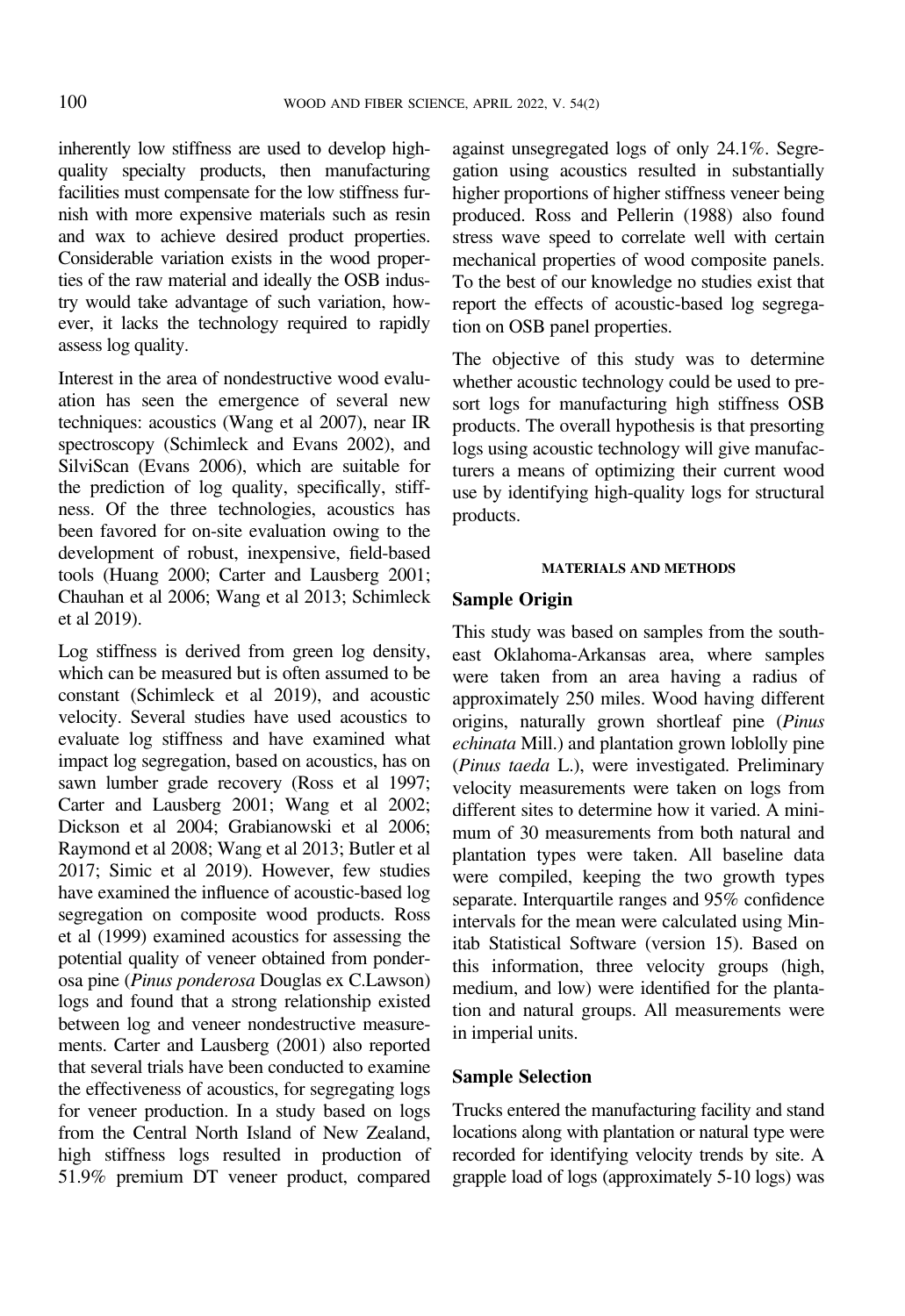unloaded from each truck and set aside in a pile (the truck continued further to complete unloading as standard for the manufacturing facility). Log lengths were measured in the pile as accurately as possible, and the Director HM 200 acoustic tool used to measure velocity. Logs were assigned to the appropriate velocity group and were marked with a sequential number. A total of 368 logs were tested for velocity with the distribution of velocities for logs from plantation and natural forests shown in Fig 1. The logs came from 72 trucks from 21 different counties in Texas, Arkansas, Louisiana, and Oklahoma.

Logs were spread out on the ground and measured a second time to record an accurate length. Velocity was also remeasured and if it was still within one of the target groups, the log was labeled with a color code [\(Table 1](#page-3-0)), in addition to the log number, and was sampled for further testing as follows:

• The first 4-6" of wood was trimmed from the butt giving a clean surface for the Director HM 200 as well as to eliminate the air-dried butt;

- Two 1-2" thick disks were cut after the butt was trimmed. One was used for MC, age, and diameter determination, the second used for specific gravity determination;
- The following  $2'$  of log after the disks were cut was sampled for clear lumber testing;
- Following the clear lumber sample, a  $10<sup>'</sup>$  bolt was cut for OSB manufacture; and
- Sampling continued along the length of the tree in the same manner:  $2^{\prime\prime}$  disks then  $2^{\prime}$ bolts, and finally  $10'$  logs. Most of the logs sampled were long enough to provide  $2-10$ <sup>'</sup> bolts,  $2-2'$  bolts, and 3 sets of disks.

## **Flake Manufacture**  $\mathcal{F}$

The  $10'$  bolts were sent to the University of Maine (UM) for debarking, stranding, and drying. Debarking was done by hand using a draw knife once the logs arrived at UM, and then the debarked logs were sprayed periodically with



Figure 1. Distribution of velocities for logs from (a) plantation (186 logs) and (b) natural forests (182).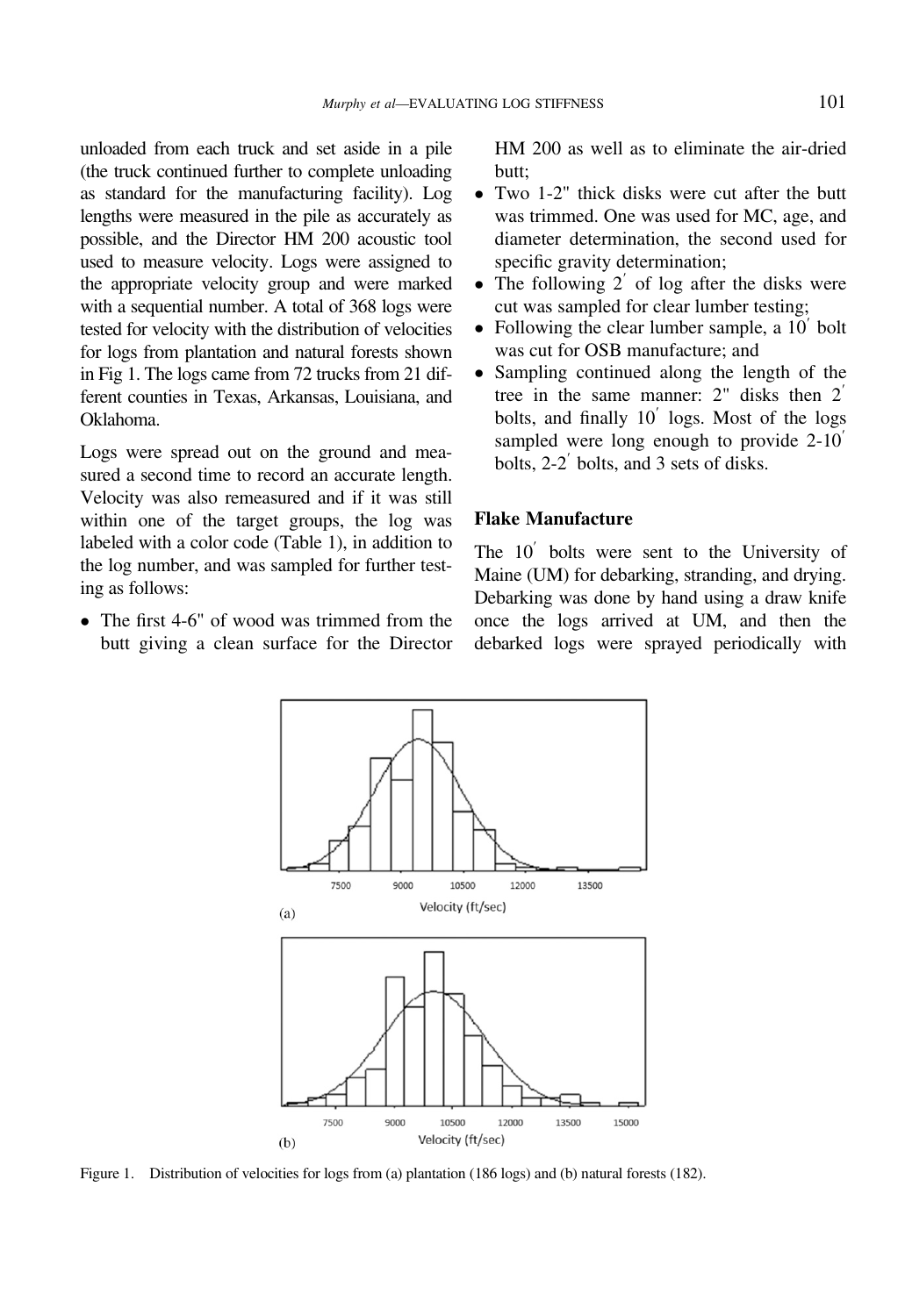| Source     | Color code | Velocity group | Velocity min (ft/sec) | Velocity max (ft/sec) | # Logs sampled | Av. length (ft.) |
|------------|------------|----------------|-----------------------|-----------------------|----------------|------------------|
| Plantation | Red        |                | 7480                  | 8957                  |                | 40.6             |
|            | Green      |                | 9416                  | 11,089                | 11             | 38.6             |
|            | Purple     |                | 11,122                | 14,731                |                | 37.8             |
| Natural    | Orange     |                | 7054                  | 8432                  | 13             | 27.5             |
|            | None       |                | 8530                  | 10,827                |                | 42.3             |
|            | Blue       | 6              | 11,089                | 14,961                |                | 30.9             |

<span id="page-3-0"></span>Table 1. Summary of stiffness groups.

water to keep them from drying out prior to stranding. Stranding was completed using a Carmanah 12/48 ring strander capable of processing logs up to 13" diameter to a target flake thickness of 0.025". Flake length was targeted at approximately 6", whereas width was difficult to control owing to variable log diameter, so only a visual target was used (acceptable or not acceptable). Prior to drying, fines (material less than 0.125") were screened out using an Acrowood Trillium Diamond Roll screen. A Koch Bros. Low Temperature Conveyor Dryer was used to dry strands to approximately 8-10% MC. Strands were passed through the dryer at  $340^{\circ}$ F at  $3'$  per minute, giving a 3.3 min residence time for the  $10<sup>′</sup>$  long dryer.

## **OSB Manufacture** OSB Manufacture

The strands (in approximately 50 plastic-lined Gaylord boxes) were sent to the Alberta Research Council (ARC) test facility located in Edmonton, Canada, for OSB manufacture. Strands were redried upon arrival at the ARC facility in a hot air box dryer to 8% MC. After drying, strands were batch blended in a coil blender and a liquid isocyanate resin was applied with a single atomizing head; emulsified wax was applied with an air atomization system at loadings typical to a high-strength OSB product. Three-layer panels were produced on a single opening hot oil press at  $420^{\circ}$ F with the surface orientation being parallel and the core orientation perpendicular, ie typical orientation for OSB production. After pressing for approximately 4 min, panels were trimmed to final size, density was calculated, and panels were allowed to hot stack overnight prior to OSB panel testing at a private testing lab.

# OSB Testing

Panels were tested according to [Table 2.](#page-4-0) Properties evaluated were full panel stiffness in both the parallel and perpendicular strength directions (Panel flexure-QL-3), small sample bending for strength and stiffness (MOE and MOR, respectively, along with bending strength in parallel and perpendicular panel directions (FbS)), dimensional stability parallel and perpendicular (linear expansion  $\leq$ ), and water absorption and thickness swell on edge (water absorption (ABS) and thickness swell (TS), respectively).

# $\mathcal{S}_{\mathcal{S}}$

All log and full panel data analysis was performed using Minitab Statistical Software version 15 (Student edition). Dynamic MOE (DMOE) was calculated from the measured log velocities. Variables considered from the raw stem data were site location (site), inside bark butt diameter in inches (IBD), green and basic specific gravity (GSG and BSG, respectively), and tree age (age). All data were analyzed for relationships with either log velocity (V) or DMOE. All data were analyzed using naturally and plantation grown wood as separate groups.

### **RESULTS**

Full panel bending, panel flexure, was tested according to ASTM D 3043 method C (2000). A summary of the results by velocity group is shown in [Table 3.](#page-4-0) Group 1, the low-velocity (stiffness) plantation group, gave parallel EI values from 423,683 to 507,755 lb-in<sup>2</sup>/ft with an average of  $468,460$  lb-in<sup>2</sup>/ft. In comparison, group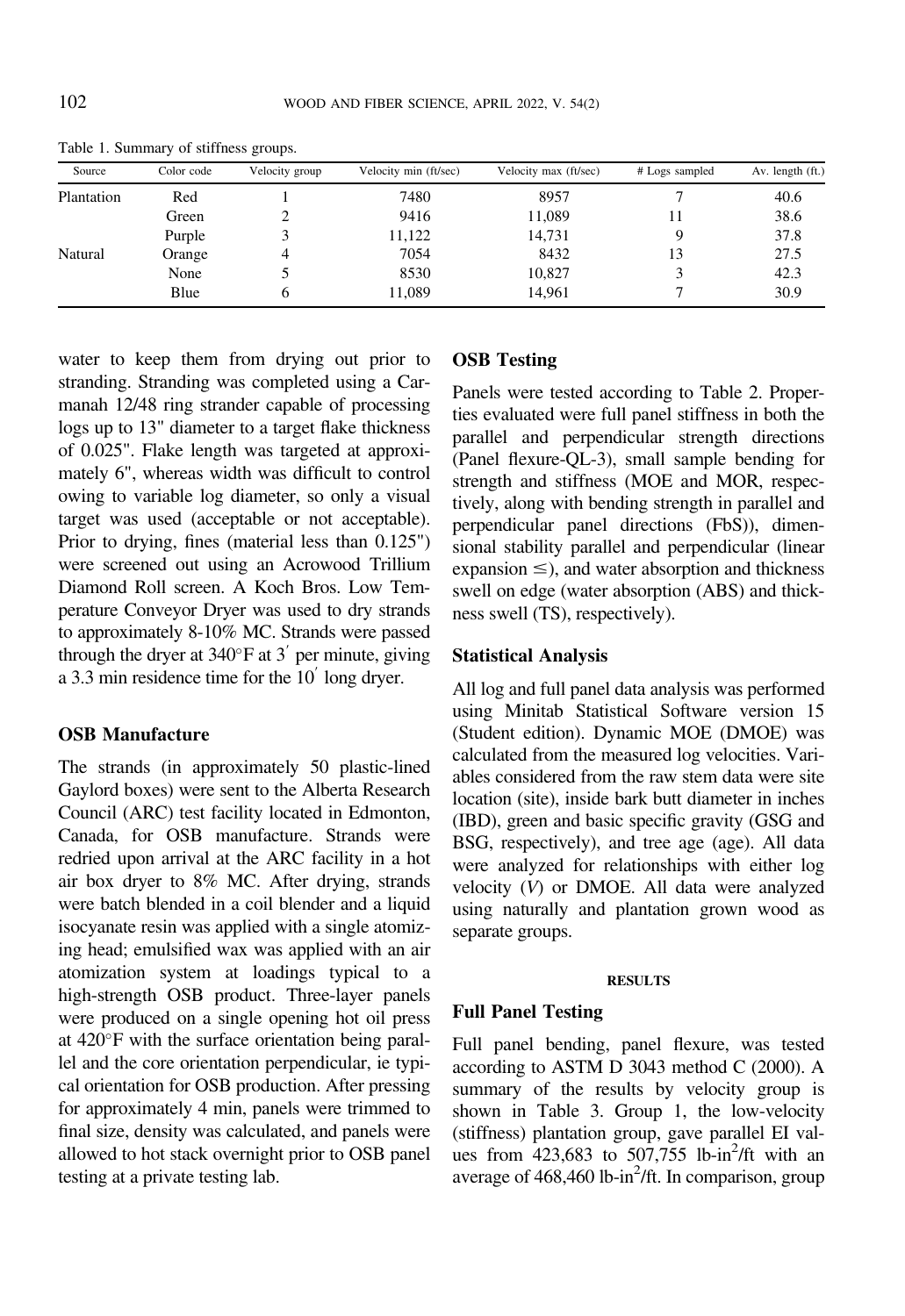| <b>Test</b>                              | Method               | Conditions<br>$(\text{vel.} \text{group}^a)$ | Panels per<br>condition | Samples<br>per panel | Total<br>samples |
|------------------------------------------|----------------------|----------------------------------------------|-------------------------|----------------------|------------------|
| Panel flexure (OL-3) EI                  | <b>ASTM D 3043-C</b> |                                              |                         |                      | 84               |
| Small sample bending - MOE, EI, MOR, FbS | ASTM D 3043-D        |                                              |                         | 4                    | 168              |
| Dimensional stability - LE               | PS <sub>2</sub>      |                                              |                         | 4                    | 168              |
| Water absorption                         | ASTM D 1037          |                                              |                         | 4                    | 168              |
| Thickness swell                          | ASTM D 1037 PS2      |                                              |                         | 4                    | 168              |

<span id="page-4-0"></span>Table 2. OSB Panel testing matrix.

LE, linear expansion; OSB, oriented strand board.

<sup>a</sup> See Table [1](#page-3-0) for the six velocity groups.

4, the low-velocity natural group gave parallel EI values from  $353,406$  to  $476,419$  lb-in<sup>2</sup>/ft with an average of  $437,345$  lb-in<sup>2</sup>/ft. The high-velocity groups had similar performance with an average of 511,802 lb-in<sup>2</sup>/ft. (range of 454,787 to 558,726  $lb$ -in<sup>2</sup>/ft) for plantation grown wood and an average of  $519,783$  lb-in<sup>2</sup>/ft (range from  $400,182$  to  $596,165$  lb-in<sup>2</sup>/ft) for naturally grown wood. Perpendicular EI results were similar for the plantation and natural groups. The middle velocity logs of the parallel and perpendicular EI groups of both growth types had slightly higher averages than the other groups with higher minimum and maximum values.

## Small Sample Testing

Small sample bending was tested according to ASTM D 3043 (2000) method D: three-point bending using an MTS universal test machine. A summary of results is given in [Table 4](#page-5-0). Plantation grown trees resulted in parallel small sample stiffness of  $1.045 \times 10^6$  psi, with 441,042 in\*lbf EI for the low log velocity group, a MOE of  $1.193 \times 10^6$  psi, with an EI of 503,311 in\*lbf for the middle group, and a MOE of  $1.224 \times 10^6$  psi with a EI of 516,767 in\*lbf for the high log

Table 3. Summary of full panel bending test results.

velocity group. Naturally grown trees had similar parallel small sample stiffness with  $1.023 \times 10^6$ psi, with 431,950 in\*lbf EI for the low log velocity group, a MOE of  $1.208 \times 10^6$  psi, with 509,773 in\*lbf EI for the middle group, and  $1.278 \times 10^6$ psi MOE with an EI of 539,283 in\*lbf for the high log velocity group.

Perpendicular small sample stiffness ranged from 396,382 psi (167,224 in\*lbf EI) to 355,637 psi (150,035 in\*lbf EI) for plantation grown trees, and 360575 (152,118 in\*lbf EI) to 341,855 psi (144,221 in\*lbf EI) for the low and high log velocity groups, respectively. Strength results were similar for all groups with high standard deviations for both the naturally grown and the plantation grown trees. The low-velocity plantation group resulted in a parallel MOR of 7657 psi with an FbS of 8614 lbf\*in; the high-velocity group resulted in a MOR of 8196 psi (9221 lbf\*in FbS) with the middle group resulting in a MOR of 8444 psi and a FbS of 9500 lbf\*in and standard deviations ranging from 1543 to 887 psi and 1736 psi to 997 lbf\*in FbS for the low- and highvelocity groups, respectively. The low-velocity naturally grown trees showed a parallel MOR of 7535 psi with an FbS of 8477 lbf\*in. The middle

| Velocity group | Avg. Para<br>$EI$ lb-in <sup>2</sup> /ft | St. Dev.<br>Para EI | Min. Para<br>$EI$ lb-in <sup>2</sup> /ft | Max. Para<br>EI $1b$ -in <sup>2</sup> /ft | Avg. Perp<br>EI lb-in <sup>2</sup> /ft | St. Dev<br>Perp EI | Min. Perp<br>EI lb-in <sup>2</sup> /ft | Max. Perp<br>EI lb-in <sup>2</sup> /ft | N  |
|----------------|------------------------------------------|---------------------|------------------------------------------|-------------------------------------------|----------------------------------------|--------------------|----------------------------------------|----------------------------------------|----|
|                | 468,460                                  | 27,506              | 423.683                                  | 507,755                                   | 200,382                                | 14.131             | 181,587                                | 228,351                                | 10 |
| 2              | 519.123                                  | 29.340              | 476.882                                  | 570.536                                   | 191.164                                | 8928               | 177,956                                | 208,963                                | 14 |
|                | 511,802                                  | 35.237              | 454,787                                  | 558,726                                   | 183,089                                | 8276               | 169.557                                | 193.269                                | 12 |
| 4              | 437.345                                  | 38,018              | 353,406                                  | 476,419                                   | 177,304                                | 11,185             | 161,751                                | 197.359                                | 14 |
|                | 531,667                                  | 30.269              | 491.763                                  | 577,644                                   | 196,799                                | 11.096             | 180,342                                | 207,987                                | 8  |
| 6              | 519.738                                  | 59.678              | 400.182                                  | 596,165                                   | 180,973                                | 13.099             | 160,865                                | 206,298                                | 12 |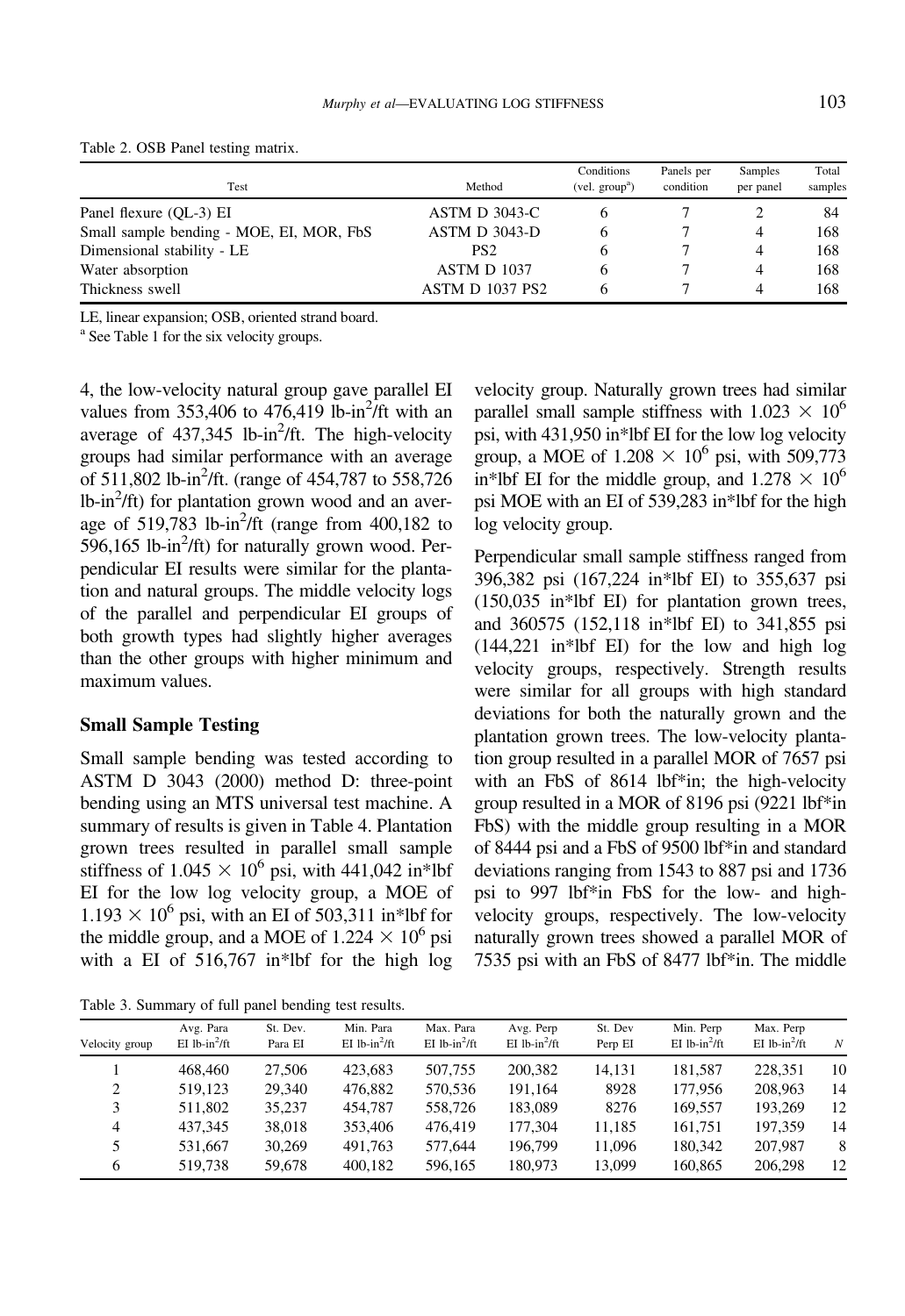| Velocity group               |           | 2         | 3         | 4         | 5         | 6         |
|------------------------------|-----------|-----------|-----------|-----------|-----------|-----------|
| Avg. Para MOE (psi)          | 1,045,430 | 1,193,030 | 1,224,925 | 1,023,879 | 1,208,349 | 1,278,298 |
| Avg. Para MOR (psi)          | 7657      | 8444      | 8196      | 7535      | 7734      | 8031      |
| Avg. Para FbS (lbf*in)       | 8614      | 9500      | 9221      | 8477      | 8701      | 9035      |
| Avg. Perp MOE (psi)          | 396,382   | 396,392   | 355,637   | 360,575   | 377,605   | 341,855   |
| Avg. Perp MOR (psi)          | 3158      | 3261      | 3098      | 2936      | 3112      | 2936      |
| Avg. Perp $FbS$ ( $lbf*in$ ) | 3552      | 3668      | 3.485     | 3303      | 3501      | 3304      |
| Avg. Para % LE               | 0.174     | 0.178     | 0.190     | 0.190     | 0.210     | 0.195     |
| Avg. Perp $%$ LE             | 0.352     | 0.351     | 0.368     | 0.375     | 0.438     | 0.400     |
| Avg. % Water Abs.            | 17.3      | 17.9      | 18.5      | 17.8      | 20.9      | 18.9      |
| Avg. % Edge Swell            | 10.7      | 11.5      | 11.5      | 11.3      | 12.4      | 12.0      |

<span id="page-5-0"></span>Table 4. Summary of small sample test results.

LE, linear expansion.

log velocity group resulted in a MOR of 7734 psi (8477 lbf\*in FbS) with the high-velocity group resulting in a MOR of 8031 psi (9035 lbf\*in FbS) with similarly high standard deviations.

Dimensional stability was tested in the parallel and perpendicular strength axis using the LE wet/ redry method of [Voluntary Product Standard](#page-11-0) [PS2-04 \(2004\)](#page-11-0). None of the samples in either machine direction were above the expansion limit of 0.5%. The parallel direction resulted in 0.174- 0.190% expansion for the plantation groups and 0.190-0.195% for the natural growth groups (lowto high-velocity groups).

Water absorption and thickness swell were evaluated using the 24-h water soak/oven dry method in ASTM D 1037 (1999). Data for both properties were very similar for all groups and growth types.

Relationships were observed between the log velocity groups of plantation grown trees and full panel stiffness (EI) in both longitudinal and transverse directions, small sample bending stiffness parallel and perpendicular (MOE/EI), dimensional stability parallel and perpendicular (LE), and edge swell. For naturally grown trees, relationships were observed between the velocity groups and parallel full panel stiffness (EI), small sample bending stiffness parallel and perpendicular (MOE/EI), and perpendicular dimensional stability. Analysis of variance (ANOVA) was conducted to determine which velocity groups were significantly different for each of the tests that showed

correlations with the log velocity groups. Analysis of parallel EI showed that the low-velocity plantation and natural groups performed poorly compared with the middle- and high-velocity groups [\(Fig 2\)](#page-6-0). Perpendicular EI only showed a significant difference in the plantation grown trees with the high-velocity group performing poorly compared with the middle- and low-velocity groups [\(Fig 3\)](#page-6-0).

ANOVA of small sample bending results showed the low-velocity groups for both growth types did not perform as well as the middle- and highvelocity groups for parallel stiffness, whereas the high-velocity groups did not perform as well in the perpendicular panel directions. [Figures 4](#page-7-0) and [5](#page-7-0) show boxplots of the parallel and perpendicular results, respectively.

An ANOVA of dimensional stability showed the high-velocity group in the plantation growth type did not perform as well as the other velocity groups in the parallel and perpendicular directions (Figs 6 and 7). However, in the natural growth condition for perpendicular dimensional stability, the performance of each group was significantly different from each other, with the low-velocity group showing the best results, followed by the high- and middle-velocity groups.

No significant differences were seen in water absorption, but for the plantation grown trees the low stiffness group performed better than the middle- and high-velocity groups. No differences were seen in the naturally grown trees ([Fig 8\)](#page-9-0).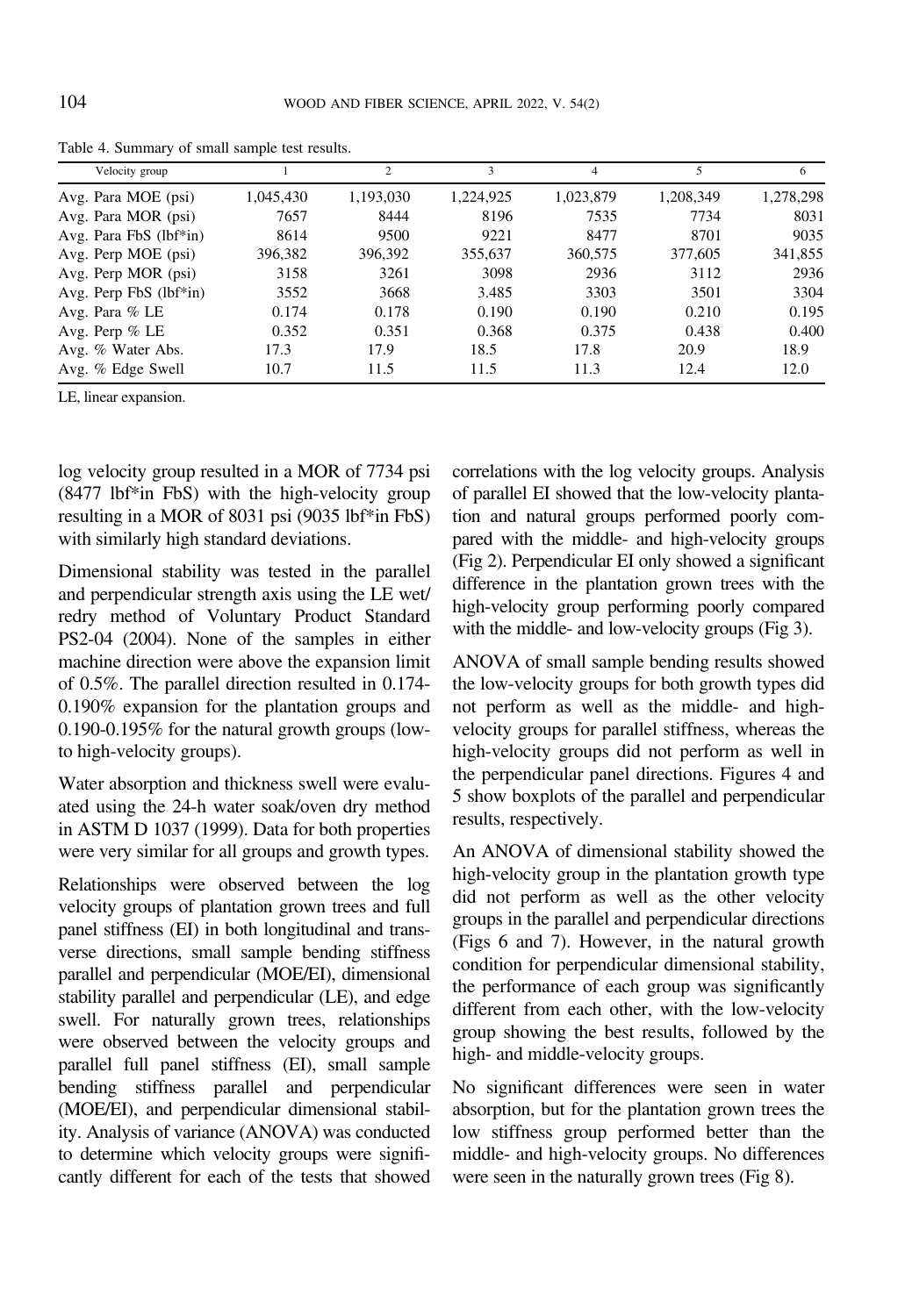<span id="page-6-0"></span>

Figure 2. Plot of parallel full panel bending EI. Significant differences are denoted by the patterned boxes.

## **DISCUSSION**

Relationships were observed between log velocity (stiffness) groups and full panel stiffness, small sample bending stiffness, dimensional stability, and edge swell. Analysis showed that, in general, the low log velocity groups had poor full panel and small sample stiffness in the parallel machine direction with better dimensional stability and edge swell. The middle and high log velocity groups rarely performed differently from each other, while the low-velocity groups negatively influenced OSB panel stiffness. The high log velocity groups showed the poorest results in perpendicular panel stiffness and dimensional



Figure 3. Plot of perpendicular full panel bending EI. Significant differences denoted by patterned boxes.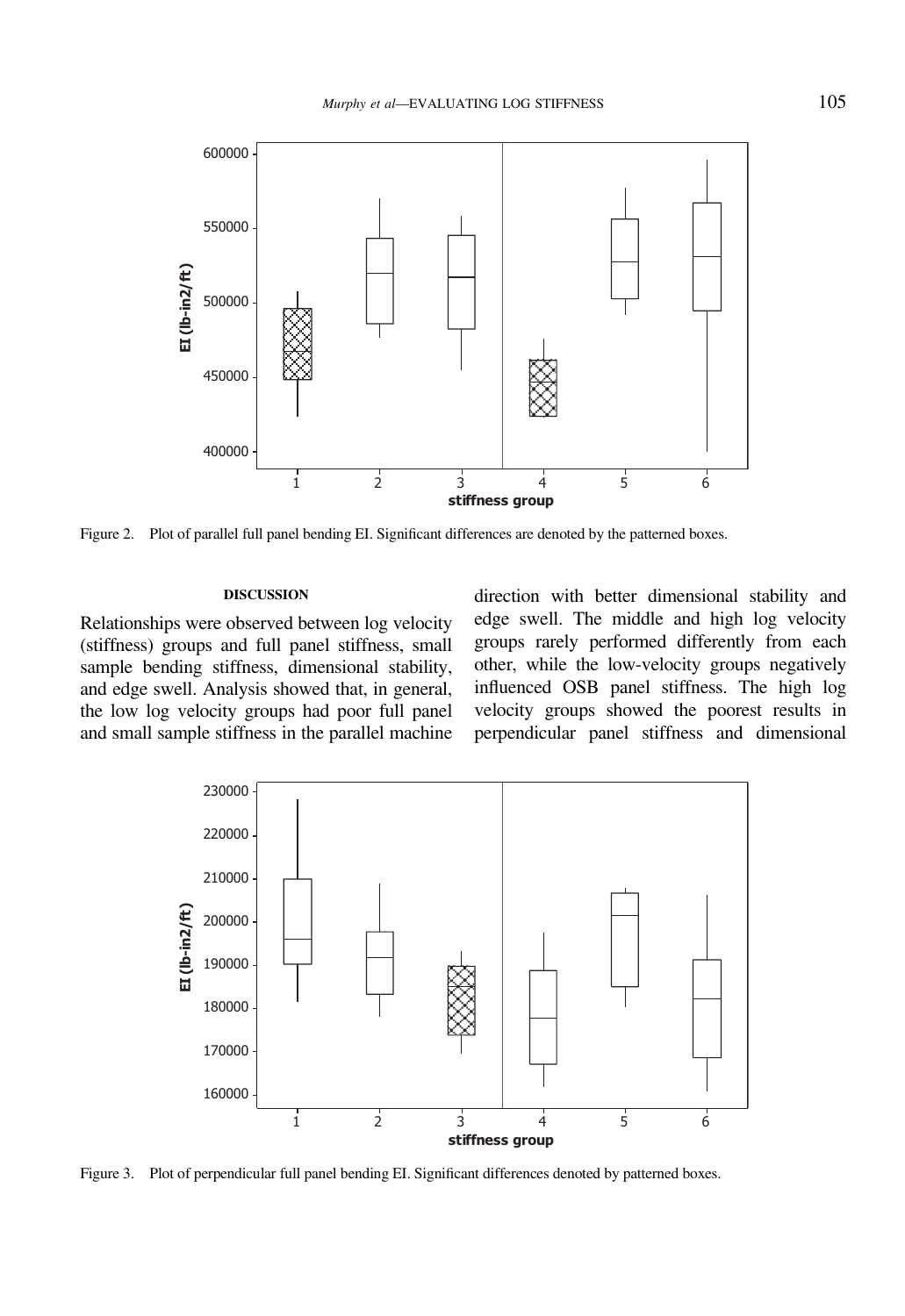<span id="page-7-0"></span>

Figure 4. Plot of parallel small sample bending MOE. Significant differences denoted by patterned boxes.

stability. Typically, perpendicular panel properties are controlled more by manufacturing operations than by raw material quality, so poor performance along the perpendicular strength axis is not a concern for quality.

indicated no difference between growth types. The most important factor for segregation in the region analyzed was log velocity. The lowest velocity groups negatively impacted panel stiffness, which is the most important and the most difficult panel property to control by manipulating manufacturing parameters [\(Wu 1998](#page-11-0); [Wang and](#page-11-0) [Winistorfer 2000\)](#page-11-0). If low-velocity (stiffness) logs

Plantation and naturally grown trees from the area sampled do not need to be segregated; log quality



Figure 5. Plot of perpendicular small sample bending MOE. Significant differences denoted by patterned boxes.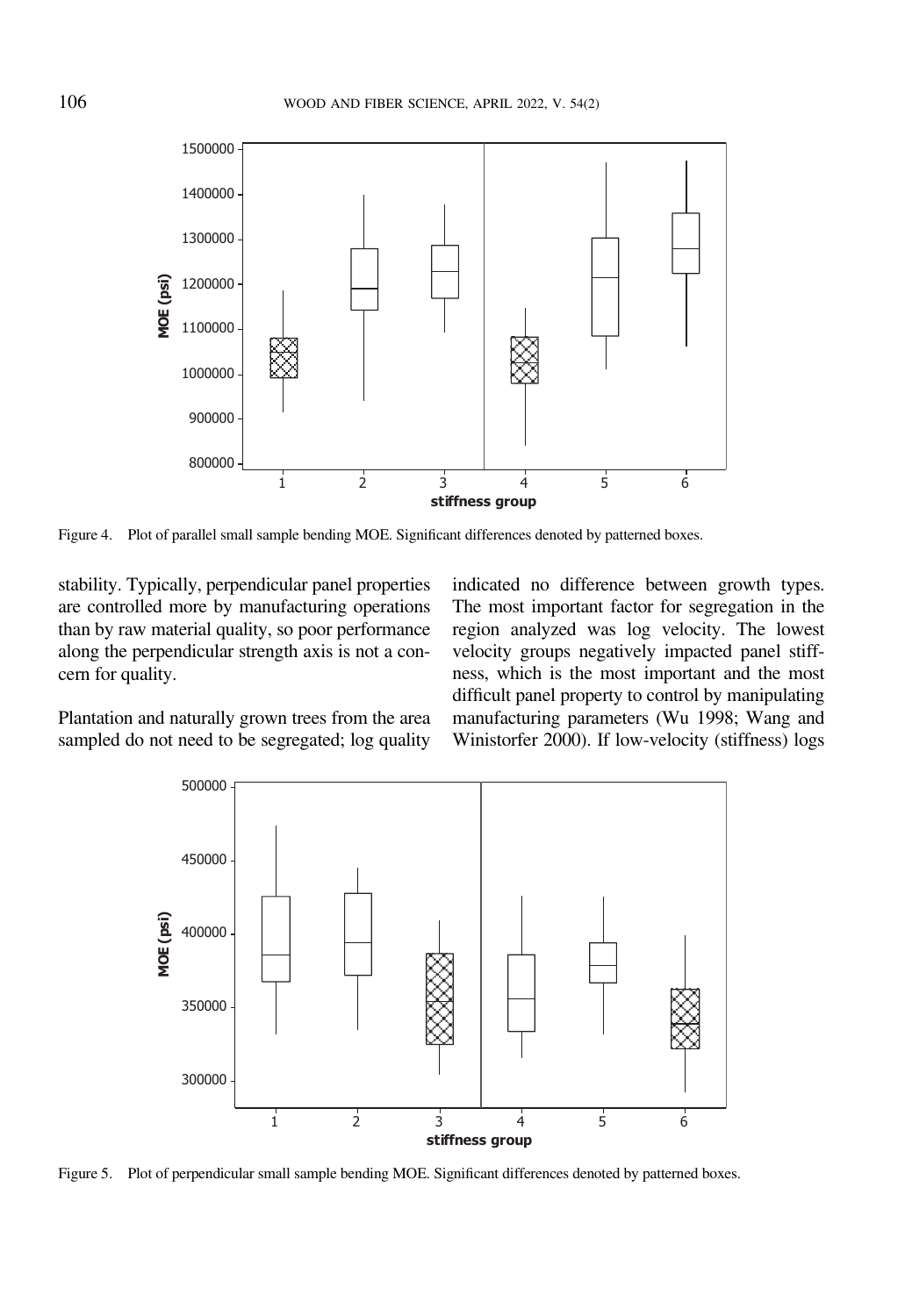

Figure 6. Plot of parallel linear expansion (%LE). Significant differences denoted by patterned boxes.

can be excluded before processing, panel stiffness should go up and ideally the amount of rejected material due to low quality would go down. Similar results have been seen in the lumber, plywood, and veneer industries using acoustic-based techniques [\(Carter and Lausberg 2001](#page-10-0); [Dickson et al](#page-10-0) [2005](#page-10-0); [Ross et al 2005](#page-11-0); [Moore et al 2013; Butler](#page-10-0) [et al 2017;](#page-10-0) [Simic et al 2019](#page-11-0)).

It was noted during processing that larger logs produced wider flakes due to the limitations of the laboratory flaker used. More of the lower stiffness material came from logs of larger diameter, which in turn had wider flakes. It was hoped that flake width would adjust itself by breakage of the flakes during the drying and blending processes, but the laboratory equipment was extremely gentle with



Figure 7. Plot of perpendicular linear expansion (%LE). Significant differences denoted by patterned boxes.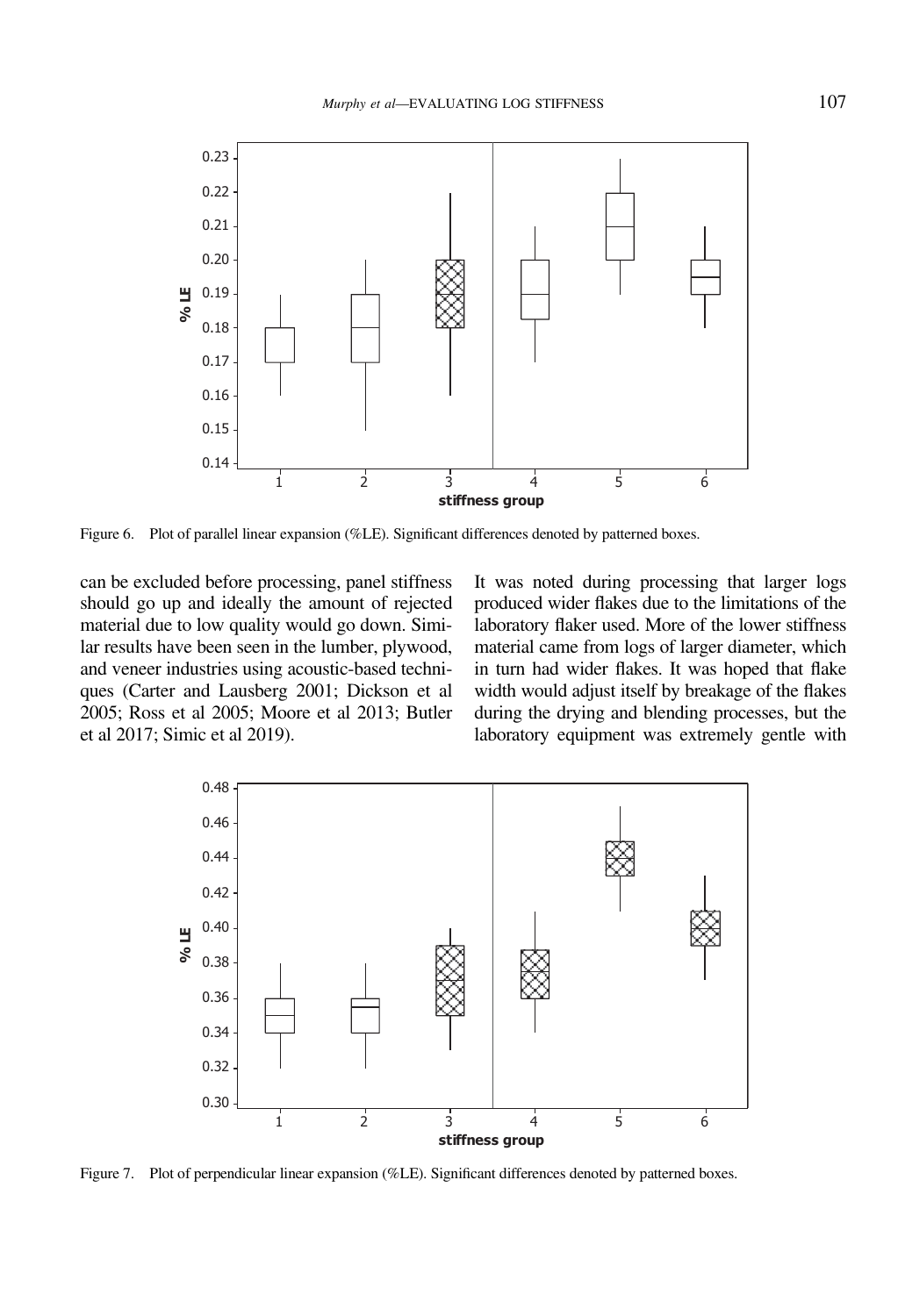<span id="page-9-0"></span>

Figure 8. Plot of percent edge swell (%ES). Significant differences denoted by patterned boxes.

material (as the aim was to produce the best furnish possible), however, this is not true for manufacturing facilities. Perpendicular strength and stiffness as well as dimensional stability and water properties are significantly affected by wider flakes [\(Shuler and Kelly 1976](#page-11-0); [Wu 1998\)](#page-11-0).

Low log velocity groups also showed significantly better dimensional stability and edge swell likely due to the wider flakes. In terms of this study, there was a lot of variation in the test results for edge swell and LE, so the difference detected might have been related to the relatively small sample size.

Overall, differences in log velocity (or stiffness calculated from velocity) had little or no effect on OSB panel properties other than stiffness, the single most important panel property. One explanation is that the logs were generally young and probably had a high proportion of juvenile wood which will lower OSB panel performance [\(Pugel](#page-10-0) [et al 1990](#page-10-0); [Cloutier et al 2007](#page-10-0)). In general, acoustic velocity is an indicator of log quality. If low-velocity logs are segregated from the higher quality material, a stiffer panel should be made under normal operations. If producing a stiffer panel is not a problem for the manufacturing facility, using only higher velocity logs could result in the ability to lower panel densities, lower resin, and overall reduce raw material costs. If a plant does not make lower stiffness products, the purchase of low-velocity/stiffness material could be avoided by eliminating it at procurement sites. This approach would require some additional studies and would require the manufacturing facility to buy mostly procured logs, not gatewood, which is the current practice.

This study showed that log quality can affect OSB panel properties and that acoustic-based technology can be used to presort logs prior to processing to identify and remove low-velocity/ stiffness logs from the high-velocity/stiffness material for high-strength structural panel production. However, the incorporation of acoustic tools into a manufacturing facility was not investigated. Important components to consider if acoustics were to be utilized for log segregation include the development of a sampling strategy and an examination of financial feasibility.

Relationships were observed between log velocity (stiffness) groups and full panel stiffness as well as small sample stiffness. Analysis showed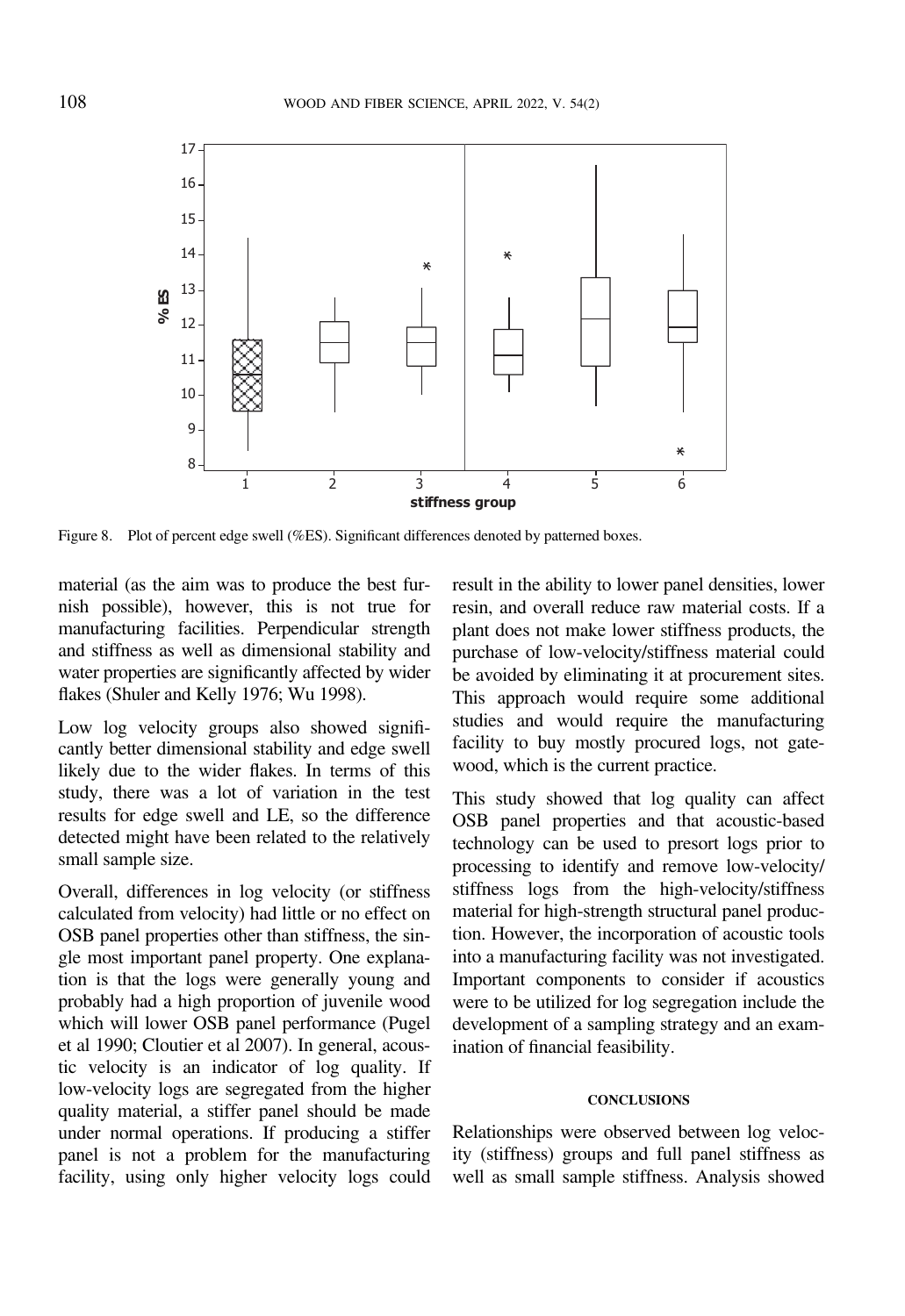<span id="page-10-0"></span>that, in general, the low log velocity groups had poor full panel and small sample stiffness in the parallel machine direction. The middle and high log velocity groups rarely performed differently, hence the low-velocity groups negatively influenced OSB panel stiffness. This indicates that by removing low-velocity logs from the material used to produce high-quality structural panels, a higher stiffness panel will be produced. This creates opportunities to lower panel densities and reduce resin usage, as well as reducing downgrade.

Relationships were also observed between log velocity groups and dimensional stability, internal bond, and edge swell. The low log velocity groups generally showed low internal bonding, better dimensional stability, and edge swell.

The high log velocity groups showed the poorest results in perpendicular panel stiffness and dimensional stability. Typically, these panel properties are controlled more by manufacturing operations than by raw material quality, so poor performance along the perpendicular strength axis is not a major concern for quality.

## **ACKNOWLEDGMENTS**

The authors thank Huber Engineered Woods for acoustic instrumentation, sample collection, small sample testing, and financial support. The authors would also like to thank University of Maine and Alberta Research Council staff for the manufacture of OSB flakes and panels.

### **REFERENCES**

- ASTM (1999) D1037: Standard test methods for evaluating properties of wood-base fiber and particle panel materials. ASTM, West Conshohocken, PA.
- ASTM (2000a) D3043: Standard test methods for testing structural panels in flexure - Method C, pure moment test. ASTM, West Conshohocken, PA.
- ASTM (2000b) D3043: Standard test methods for testing structural panels in flexure - Method D, flexure test for quality assurance. ASTM, West Conshohocken, PA.
- Butler MA, Dahlen J, Eberhardt TL, Montes C, Antony F, Daniels RF (2017) Acoustic evaluation of loblolly pine tree- and lumber-length logs allows for segregation of

lumber modulus of elasticity, not for modulus of rupture. Ann Sci 74:1-15.

- Carter P, Lausberg M (2001) Application of Hitman<sup>®</sup> acoustic technology—The Carter Holt Harvey Experience. FIEA paper in Proc 4th Wood Quality Workshop: Tools & Technologies to Improve Log & Wood Products Segregation. Forest Industry Engineering Association, Rotorua, New Zealand, 29-30th October 2001.
- Chauhan S, Donnelly R, Huang CL, Nakada R, Yafang Y, Walker J (2006) Wood quality: Multifaceted opportunities. Pages 159-202 in JC Walker, ed. Primary wood processing, principles and practice, 2nd edition. Springer, Dordrecht, The Netherlands.
- Cloutier A, Ananias R, Ballerini A, Pecho R (2007) Effect of radiata pine juvenile wood on the physical and mechanical properties of oriented strandboard. Holz Roh Werkst 65:157-162.
- Dickson R, Joe B, Harris P, Holtorf S, Wilkinson CA ( 2004) Acoustic segregation of Australian-grown Pinus radiata logs for structural board production. Aust For 67(4):261-266.
- Dickson R, Joe B, Johnston D, Austin S, Ribton-Turner F (2005) Pre-processing prediction of wood quality in peeler logs and saw logs. Aust For 68(3):186-191.
- Evans R (2006) Wood stiffness by X-ray diffractometry. Pages 138-146 in DD Stokke and LH Groom LH, eds. Characterization of the cellulosic cell wall. Blackwell Publishing, IA.
- Forisk (2021) Top 10 North American Structural Panel Producers. [https://forisk.com/blog/2021/03/23/top-10](https://forisk.com/blog/2021/03/23/top-10-north-american-structural-panel-producers/) [north-american-structural-panel-producers/](https://forisk.com/blog/2021/03/23/top-10-north-american-structural-panel-producers/) (4 December 2021).
- Grabianowski M, Manley B, Walker JCF (2006) Acoustic measurements on standing trees, logs and green lumber. Wood Sci Technol 40:205-216.
- Huang CL (2000) Predicting lumber stiffness of standing trees. In Proc 12th International Nondestructive Testing and Evaluation of Wood Symposium, September 13-15, 2000, Sopron, Hungary.
- Moore JR, Lyon AJ, Searles GJ, Lehneke SA, Ridley-Ellis DJ (2013) Within- and between-stand variation in selected properties of Sitka spruce sawn timber in the UK: Implications for segregation and grade recovery. Ann Sci 70:403-415.
- Pugel AD, Price EW, Hse CY (1990) Composites from southern yellow pine juvenile wood. Part 1. Panel fabrication and initial properties. Forest Prod J 40(1):29-33.
- Raymond CA, Joe B, Anderson DW, Watt DJE (2008) Effect of thinning on relationships between three measures of wood stiffness in Pinus radiata: Standing trees vs. logs vs. short clear specimens. Can J Res 38:2870- 2879.
- Ross R, Pellerin R (1988) NDE of wood-based composites with longitudinal stress waves. Forest Prod J 38(5):39-45.